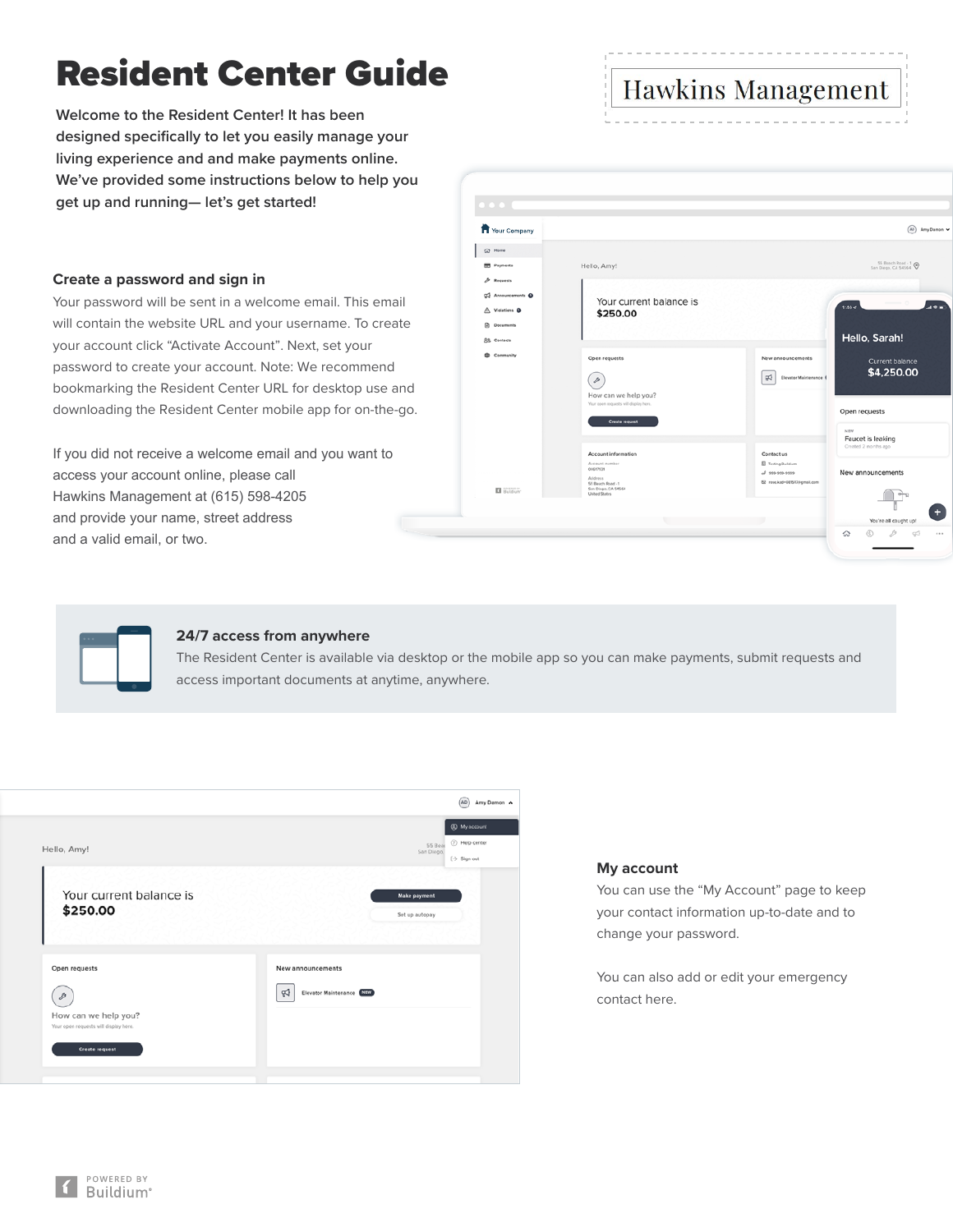# **Payments**

The Payments page shows your transaction history - charges, payments, refunds, and more. From here, you can make a one-time payment or set up autopay.

Make a payment online by clicking the "Make Payment" button from the home dashboard or payments page. You have the option to make a one-time payment or set up an automatic payment to process on a regular basis.

|                                                                               | Payments              |                           |               |                 |                                                     |
|-------------------------------------------------------------------------------|-----------------------|---------------------------|---------------|-----------------|-----------------------------------------------------|
|                                                                               | History               |                           |               | Email statement | Current balance                                     |
| 5474                                                                          | 4980                  | MEMO                      | AMOUNT        | BALANCE         | \$250.00                                            |
| Activity                                                                      |                       | Payment<br>Cash           | ( \$6,250.00) | \$250.00        | <b>Make payment</b>                                 |
| NISTORY<br>Charge<br>w<br>Late fee                                            | \$50.00               | Charge<br>Association fee | \$250.00      | \$6,500.00      | Set up autopay                                      |
| Charge<br>a<br><b>Rent</b>                                                    | \$1,000.00            | Charge<br>Association fee | \$250.00      | \$6,250.00      |                                                     |
| G<br>Charge<br>Late fee<br>Charge<br>$\overline{\mathcal{D}}$<br><b>State</b> | \$50.00<br>\$1,000.00 | Charge<br>Association fee | \$250.00      | \$6,000.00      | Account information<br>Account number<br>00617931   |
| A<br>Charge<br>Late Net                                                       | \$50.00               | Charge<br>Association fee | \$250.00      | \$5,750.00      | Address<br>55 Beach Road - 1<br>San Diego, CA 54564 |
| A<br>Charge<br><b>Rond</b>                                                    | \$1,000.00            | Charge                    | \$250.00      | \$5,500.00      | <b>United States</b>                                |
| Charge<br>Θ                                                                   | \$50.00               | Association fee           |               |                 | Start date<br>8/1/02                                |

You can schedule the payment for a later date–or to pay immediately. Once you make a payment, it may take a day or two for the charge show up on your bank or credit card statement. If an online payment is refused by your bank, it will reflect on the Payments page automatically.



# $1:38 - 7$ 司令官  $\hat{}$ What is your request for? ö ℁ Appliance:  $\circledcirc$ ŀ Electrical **HVAC** P ₽ Key and lock Lighting 籌 ß Outside Plumbing

#### **Requests**

The requests page allows you to submit either a maintenance request or general inquiry.

The maintenance request page will allow you to provide the necessary information about your issue in order to get it fixed as soon as possible.

Once submitted, you request is saved and available here. You can come back to the request to check on the status. When updateds are made, we'll let you know by email and on this page.